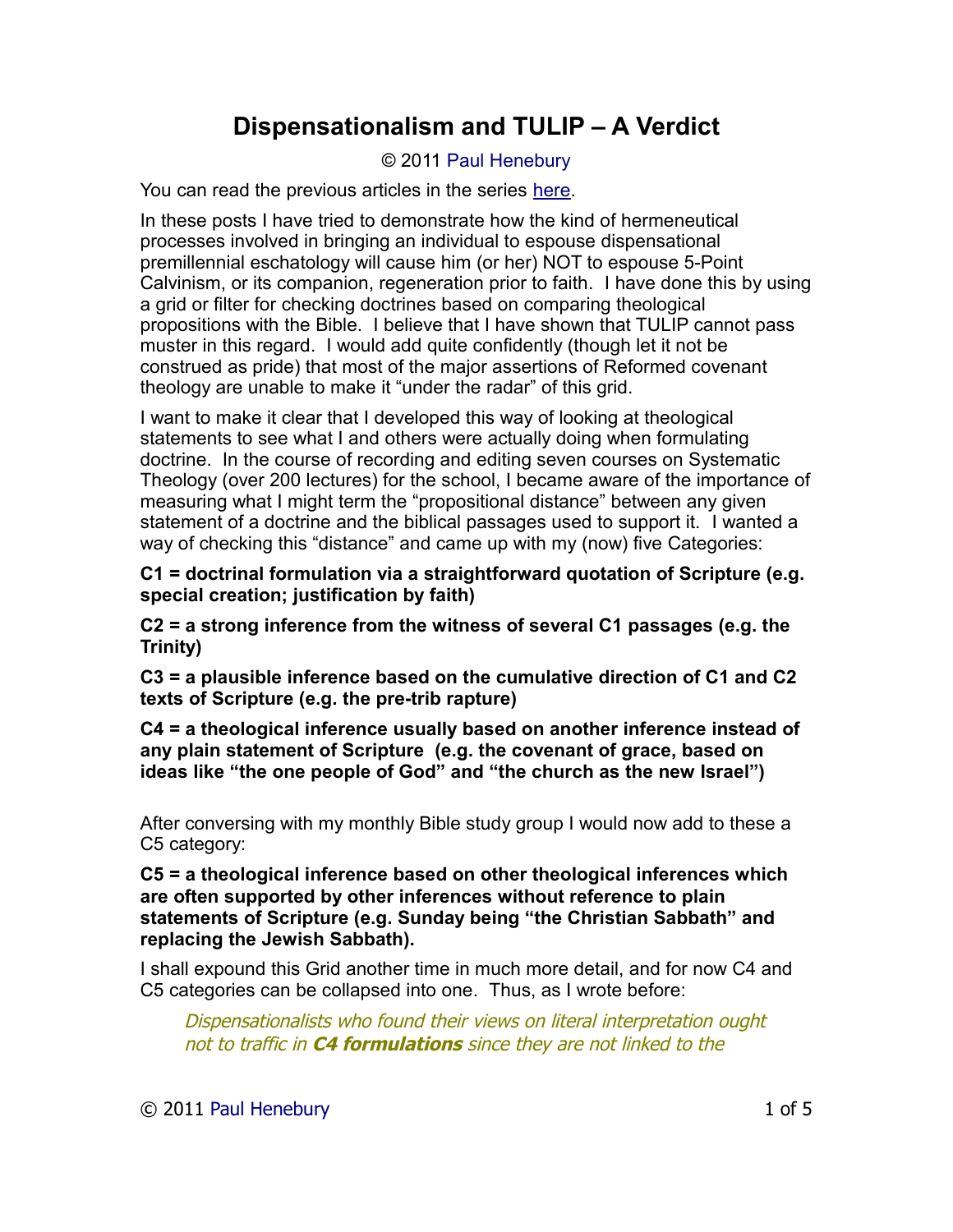## plain sense of Scripture and have to take advantage of a theological hermeneutics at variance with the system.

I fully intend to run both my Statement of Faith and my Theology lectures through this grid in the coming months and years (perhaps I will blog about my progress as I go  $\bigcirc$ ). I want to tighten up the scriptural screws that hold my theology together. I believe it will make me a bit sharper in the process. But I am clear that C4 and C5 categories should be inadmissible to someone employing consistent grammatico-historical (plain-sense) interpretation.

Now turning to the 5 points, I saw that here was a set of important dogmas held by some dispensationalists whom I respect, but who, I was sure, were allowing themselves to infer these doctrines, not from straightforward exegesis of the Bible, but rather, it seemed to me, from either an already adopted theological standpoint or else from some intuitive sense that these so-called "doctrines of grace" must be biblical. In either case, these brethren have stepped outside of the parameters of grammatico-historical interpretation (G-H), and were trafficking in forms of theological hermeneutics.

I have spent over a quarter of a century studying books and listening to lectures and arguments for TULIP and Reformed theology and I now more than ever am left unsatisfied with the biblical credentials of TULIP. I wrote these posts to demonstrate my point. (Let me include here that I feel like swatting anyone who brands me an "Arminian" just so they can dispatch me to the theological undergrowth and forget about me). Not that I have to be heard, but if I am to be given a hearing I wish it to be with both ears.

So then, what about Dispensationalism and the doctrines of grace? How did they fare when measured by a "plain sense hermeneutic" – the hermeneutics of dispensational premillennialism? Not well at all. When the crucial propositions which support TULIP were compared with the scriptural passages from which they are supposed to be derived, it was seen that none of these propositions qualified above a C4 category! Since C4′s and C5′s are formulations which have no clear and unequivocal relation to any passage of Scripture my conclusion was and is that they lie outside of the zone within which dispensationalists ought to construct a coherent theology with their espoused hermeneutics.

I don't want to simply repeat what I said in the previous five articles. Please go and read them for yourself if you're interested. All I want to say here is that I can't find one solid C1 to C3 scriptural statement that supports any of the necessary assumptions upon which TULIP depends. For example, in the third post I wrote:

The proposition "Christ died only for His elect" or, "Christ died only for those who will be saved," is not supported by any **C1**, **C2** or **C3** passage (if anyone can show me otherwise I would appreciate it). Recall, a **C1** passage is a straightforward text which agrees with a proposition by directly stating it in so many words. Nor, as we have

© 2011 [Paul Henebury](http://www.spiritandtruth.org/id/ph.htm) 2 of 5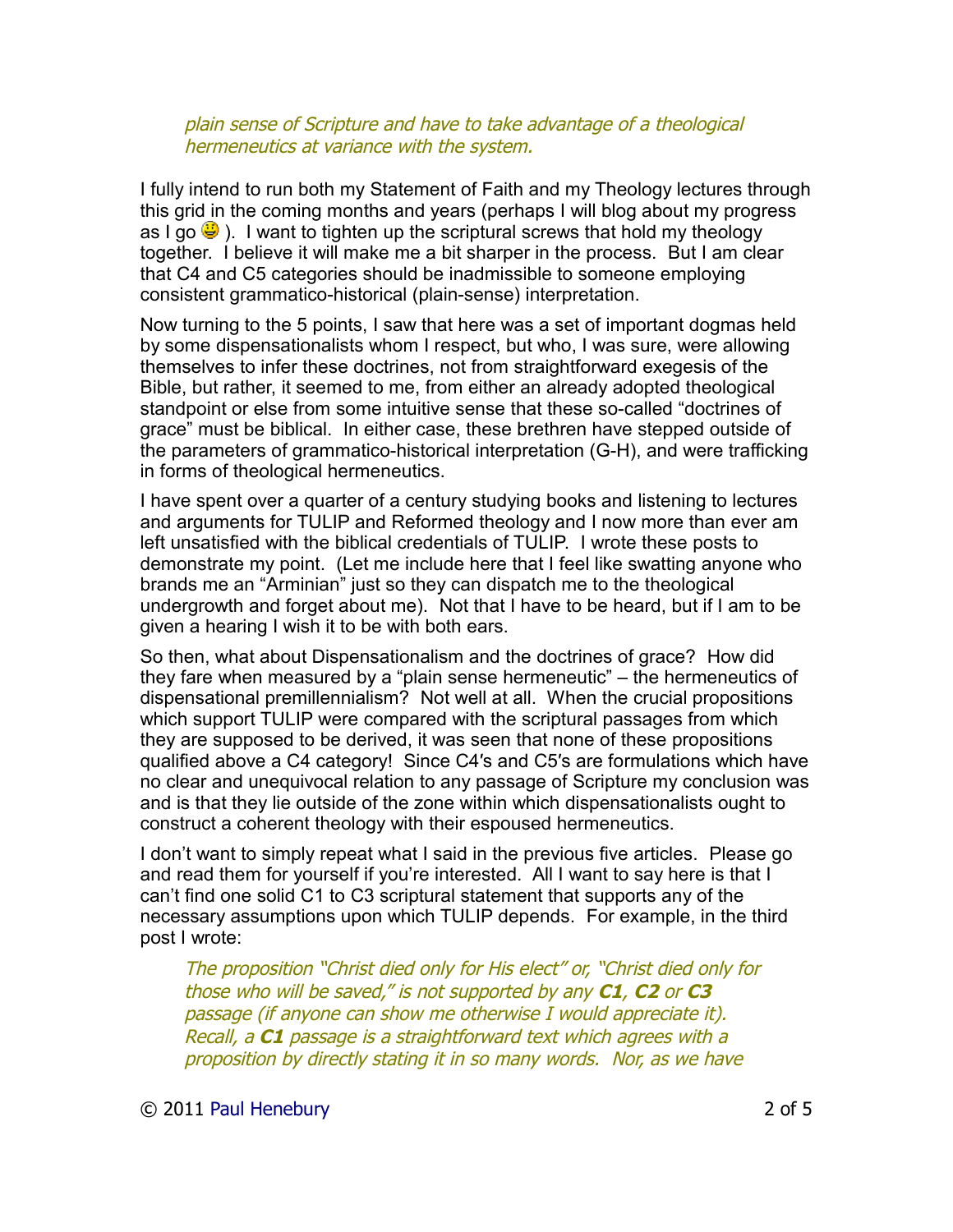just said, is this teaching upheld by any **C2** passages (a combination of usually **C1** texts on related matters which strongly (even inevitably) lead one to the conclusion summed up in the proposition). Nor is the doctrine supported by any **C3** texts (indirect passages which, when taken together, produce good though defeasible evidence for the proposition).

Limited atonement is often thought of as the weak link of TULIP (In fact it is essential to the system, especially the next point). But the other points of TULIP, as they are defined by the standard works of Reformed theology, suffer similar problems.

In the post on Total Depravity I cited Steele & Thomas as asserting:

Consequently, it takes much more than the Spirit's assistance to bring a sinner to Christ–it takes regeneration by which the Spirit makes the sinner alive and gives him a new nature.

This was also shown to be taught by the Canons of Dordt (and many other Reformed works of course), and is the old peach about regeneration preceding faith. Unfortunately, there is not one scriptural text which bolsters this teaching: certainly not any which rise above a C4 ranking on my Grid. Again, if anyone can produce a text or texts which actually state this truth or conspire to compel it I would be glad to hear of it. The texts used by the Reformed works I know of do not do the job.

Under Unconditional Election I brought out the fact, sometimes overlooked, that the election in view is that believed under the auspices of the covenant of grace, and concerns the "one people of God." This is pertinent to the discussion because the hermeneutics of dispensationalism; the sort which distinguishes Israel and the Church, is the hermeneutics which has no truck with the covenant of grace. I also pointed out that the teaching of "double predestination" which this doctrine brings with it, is also not supported by plain texts of Scripture.

We have already said something about Limited Atonement so I shall simply add this from my post:

Whatever our Reformed brethren want to do with their interpretations is, from the standpoint of these articles, their own business. Their theology is far more deductive and their hermeneutics more theologically driven. But the deductions of a Reformed theologian are not all open to a Dispensational theologian: definite atonement being an example of this.

Moving to the fourth point, Irresistible Grace, I countered the Reformed teaching from a dispensational point of view. My main concern was to show how "Effectual Calling" as they describe it is (once again) an inference deduced from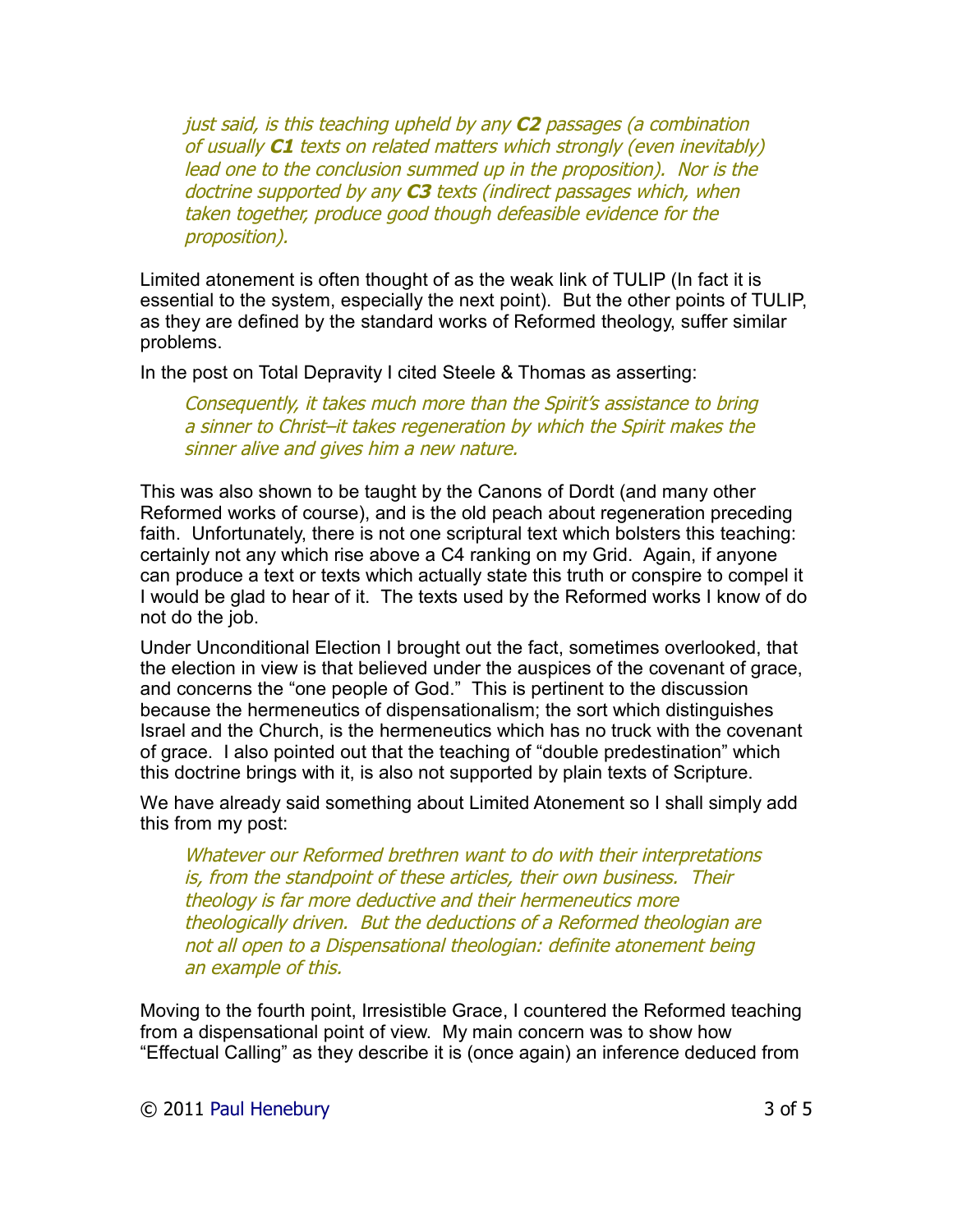the theology already in place and not a careful listening to what the Bible is saying. "Regeneration preceding faith" was again dealt with.

The final letter of TULIP concerns the Perseverance of the Saints. The sticky wicket which one soon finds oneself on is the question "who are the saints?" This point, when considered alongside of Unconditional election and Limited Atonement does not make it easy to answer the question with clarity. The answer often looks tautologous. You know who the saints are because they persevere. This is not the doctrine of Eternal Security as we endeavored to show (and as many 5 pointers admit).

I explained via personal experience and with the help of A.N. Martin that 5 pointers often warn fellow believers about the danger of damnation. Here is another example:

We have insisted throughout this book that the New Testament directs its admonitions and warnings to believers. We have also argued that these warnings do not merely threaten believers with losing rewards but that eternal life is at stake….If believers apostatize their destiny is the lake of fire, the second death, hell. These warnings cannot be waved aside and relegated to those who are not genuine Christians. They are directed to believers and must be heeded for us to be saved on the last day…If we quit during the middle of the race, we will not receive eternal life." – Thomas R. Schreiner & Ardel B. Caneday, The Race Set Before Us: A Biblical Theology of Perseverance and Assurance (2001), 179.

I realize, of course, that these authors then back off from these threatenings and turn them into incentives, but you see the problem: the question of assurance looms horribly large! And although we commend these Reformed writers for not wanting to circumvent (like e.g. Zane Hodges) the warning passages (particularly in Hebrews), the fact remains their doctrine is not calculated to bring comfort to "true" believers. Just like P. T. O'Brien in his recent Hebrews Commentary, they let the texts in Hebrews 6 & 10 speak, but then they also end up making God guilty of Divine sabre-rattling against the elect; a way of keeping them on their toes. I shall not try to expound the warning passages in this post, but I shall say that a consistent dispensationalist can let them say what they say and yet still hold to Eternal Security in the church.

Anyhow, those are my findings and my reasons; at least some of them. If somebody would like to help me see where I have erred and demonstrate it to me I should be most interested to see what they have to say. I know some dispensationalists will insist they can be 5 pointers or 4 pointers in the Reformed sense and in agreement with Reformed confessions and dogmatics. But I cannot for the life of me see how they do it without paying slight regard to the form of hermeneutics which makes them dispensational premillennialists. The tension between dispensationalism and TULIP has forced many